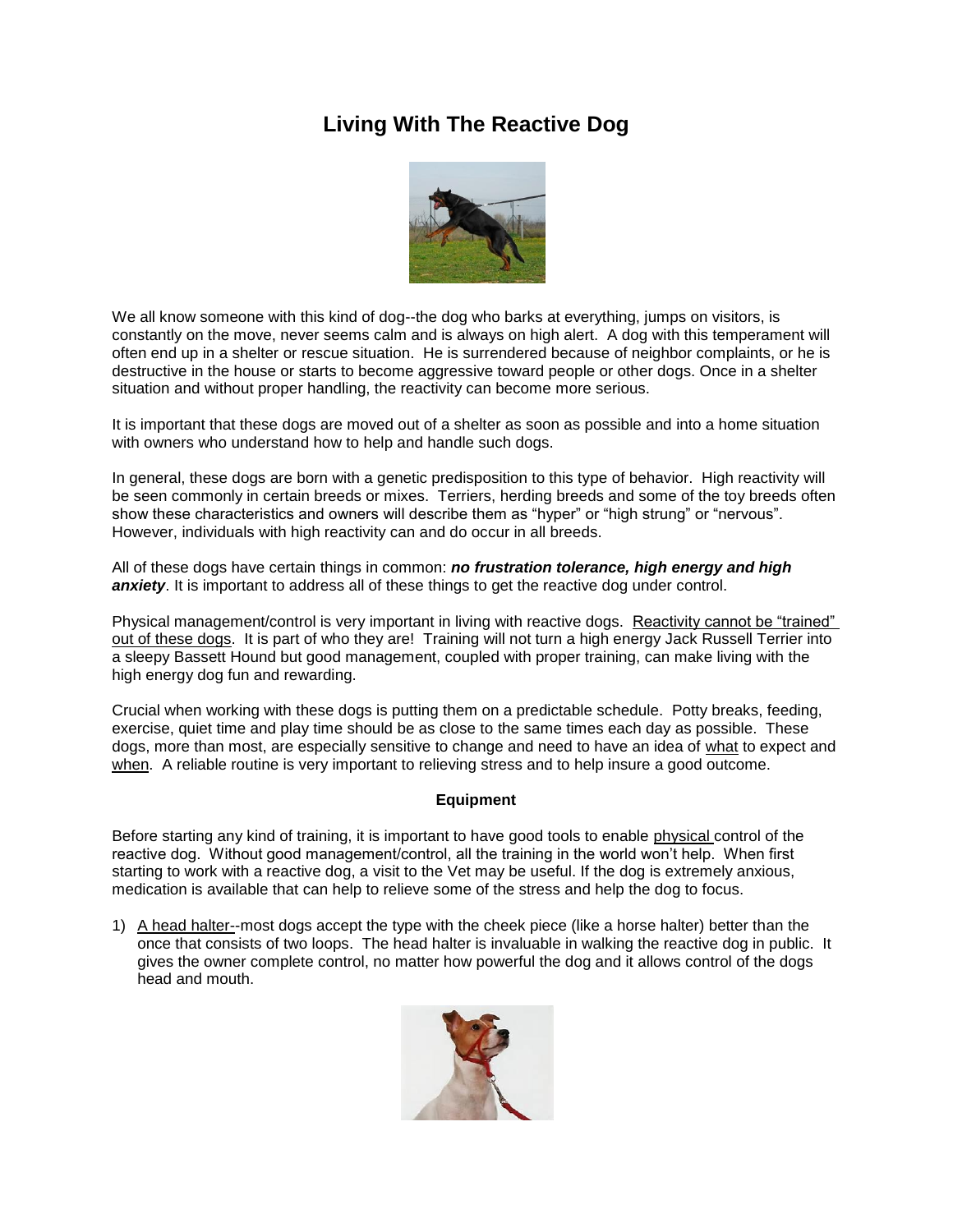2) A drag line--this can be made of any lightweight but strong cord or a nylon leash with the loop cut off. Two lines will be needed--one for the house and a longer one to wear outside if the dog will be loose in a fenced yard. These should not have a loop in the end and should be attached to the dog's collar at all times unless he is on a leash. The house line should be about 3-4 ft long (depending on the size of the dog) and the outside line can be as long as is necessary. Often field dog trainers use a line like this when training outdoors--known as a check line or check cord, they can be up to 30 ft long. These can be purchased at pet supply stores. These lines will give the owner control over the dog's movements when he/she is not on leash. The reactive dog should never be chased or yelled at and should never be given a command unless the owner can make sure the dog obeys. Using the drag line allows the owner to control the dog's movements calmly and quickly and enforce any commands.



- 3) Lots of chew toys--ones that the dog really wants to chew on! Chewing is a great stress reliever but it has to be something that the dog really can go to work on and will last more than a few minutes. This will be a challenge. I do not recommend beefhide products because they often cause digestive upset. Porkhide is better but it should be something much more substantial than pigs ears! I also do not recommend cooked bones (often sold in pet stores filled with cheese or peanut butter) which can be shattered and swallowed by a determined chewer. Raw marrow bones cut **3-4 inches long** can be used IF the dog is supervised while chewing. The raw bone has some flexibility and won't shatter like a cooked bone but it does come filled with marrow which is very rich and could cause digestive upset. If necessary, the marrow can be partially scooped out before the bone is given to the dog.
- 4) A proper sized crate in a quiet spot. The crate can be either wire or plastic but should not be too large. The dog should be able to stand, turn around and lay down but that's about all. The crate should be located in a quiet place but not isolated from the rest of the family. The owner's bedroom often works well and the reactive dog will benefit from being close to the owners at night. Sleeping in the same room helps with the bonding process.

## **Basic Training for The Reactive Dog**

- 1) Doing Nothing/Settle! This is a foundation exercise for any dog but especially for the always busy, reactive dog. This exercise will teach the dog frustration tolerance and how to relax and just hang out with the owner.
	- a. With the dog on a leash or the house line, find a comfortable spot to sit and find something to do--work on the computer, watch TV etc.
	- b. Secure the leash by sitting on it or wrapping it around your chair or whatever will allow the dog to be able to sit, stand or lay down at your side but not move around too much.
	- c. The owner will sit in the chair with the dog secured and ignore the dog. The dog will typically try to leave, paw the owner's legs, whine, pant and be very agitated.
	- d. If the dog tries to jump up on legs or lap, use a body block to keep him down--it's important not to use hands to push him off--touch with hands is "praise"!

It is important that the owner stays relaxed and calm and the exercise does not end until the dog gives up and is sitting or laying quietly. The owner can use the command "settle" during this process but any talking should be kept to a minimum. The reward for settling down with the owner can be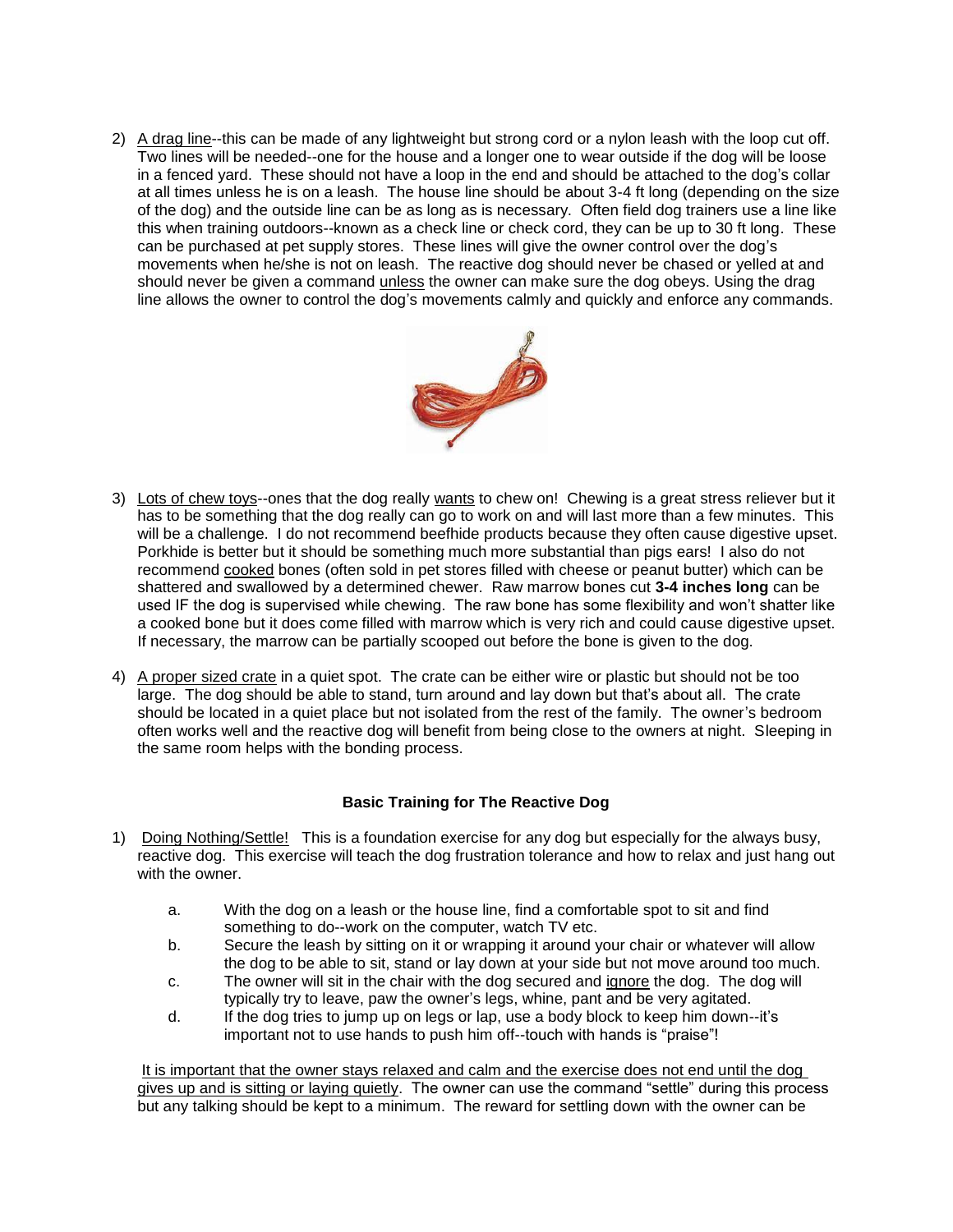brief, quiet stroking, verbal praise or simply allowing him to get up and leave. This should be done every day, gradually building up the time until the dog is laying quietly for an hour or more at a time.

- 2) Watch Me! These dogs are extremely distractable and this is a trait that *will not change* with training. What will change is the ability to direct the dog's attention back to the owner and the ability of the dog to focus on the owner and ignore distractions.
	- a. Start with a lot of very tasty, very tiny treats (cut up chicken, hot dogs etc).
	- b. With the dog sitting or standing in front, say the word "watch" or "watch me", show the dog the treat and raise the treat to eye level.
	- c. As soon as the dog "tracks" the treat to the owner's eye level he gets the treat.
	- d. Don't expect any eye contact as yet (he will be watching your hand) and don't try to make him wait for the treat. He should be getting treats each time he raises his head to watch.
	- e. After repeating this exercise several times, let the dog become distracted. When he is looking at something else, give the command. If he turns to look for the treat, he has figured out the exercise.
	- f. Once he understands what is expected, increase the time he is expected to watch the treat between giving the command and giving the reward.
	- g. The next step will be transitioning from the dog watching the hand, to the dog making eye contact.

Eye contact with the owner is the ultimate goal of the exercise. Once the dog learns to make eye contact every time he is given the command to "watch", the owner can use the command whenever the dog needs to be redirected. A dog which is paying attention to his/her owner is not likely to get into trouble.



- 3) Kennel! This command is used when the dog is to go to his crate.
	- a. With the crate door open, toss treats inside while saying "kennel!" in a happy excited voice. At first just have him go inside, get the treat and come right out.
	- b. Once he is going inside happily, shut the crate door for a few seconds before letting him out. Gradually increase the time the door is closed but make sure he is quiet and calm before letting him back out.
	- c. Once he is happy to go into the crate and will be spending longer amounts of time there, give him a really great chew toy to keep him occupied.

Use the crate when you will be gone, when he just needs a quiet time, at night or whenever it is difficult to keep the dog under control (lots of company, childrens' play dates, workman coming in and out,  $etc.$ ).  $\overline{\phantom{a}}$